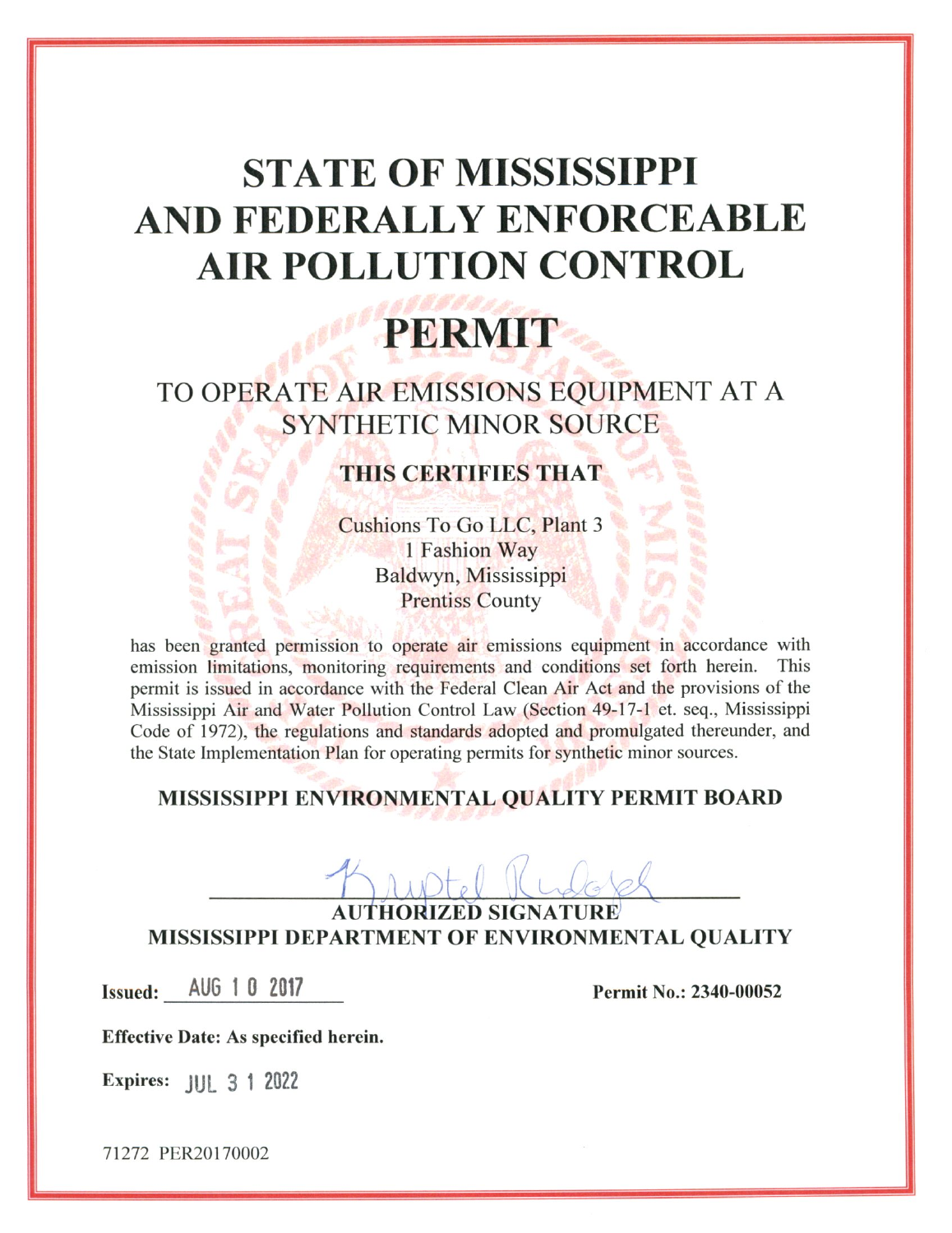## **Section 1.**

#### **A. GENERAL CONDITIONS**

- 1. This permit is for air pollution control purposes only. (Ref.: 11 Miss. Admin. Code Pt. 2, R. 2.1.D.)
- 2. This permit is a Federally-approved permit to operate a synthetic minor source as described in 11 Miss. Admin. Code Pt. 2, R. 2.4.D. (Ref.: 11 Miss. Admin. Code Pt. 2, R. 2.4.D.)
- 3. Any activities not identified in the application are not authorized by this permit. (Ref.: Miss. Code Ann. 49-17-29 1.b)
- 4. The knowing submittal of a permit application with false information may serve as the basis for the Permit Board to void the permit issued pursuant thereto or subject the applicant to penalties for constructing or operating without a valid permit. (Ref.: 11 Miss. Admin. Code Pt. 2, R. 2.2.B(5).)
- 5. The issuance of a permit does not release the permittee from liability for constructing or operating air emissions equipment in violation of any applicable statute, rule, or regulation of state or federal environmental authorities. (Ref.: 11 Miss. Admin. Code Pt. 2, R. 2.2.B(7).)
- 6. It shall not be a defense for a permittee in an enforcement action that it would have been necessary to halt or reduce the permitted activity in order to maintain compliance with the conditions of this permit unless halting or reducing activity would create an imminent and substantial endangerment threatening the public health and safety of the lives and property of the people of this state. (Ref.: 11 Miss. Admin. Code Pt. 2, R. 2.2. $B(15)(a)$ .)
- 7. The issuance of this permit does not convey any property rights in either real or personal property, or any exclusive privileges, nor does it authorize any injury to private property or any invasion of personal rights, nor any infringement of Federal, State or local laws or regulations. (Ref.: 11 Miss. Admin. Code Pt. 2, R. 2.2.B(15)(c).)
- 8. The permittee shall allow the Mississippi Department of Environmental Quality Office of Pollution Control and the Mississippi Environmental Quality Permit Board and/or their authorized representatives, upon the presentation of credentials:
	- a. To enter upon the permittee's premises where an air emission source is located or in which any records are required to be kept under the terms and conditions of this permit, and
	- b. At reasonable times to have access to and copy any records required to be kept under the terms and conditions of this permit; to inspect any monitoring equipment or monitoring method required in this permit; and to sample any air emission.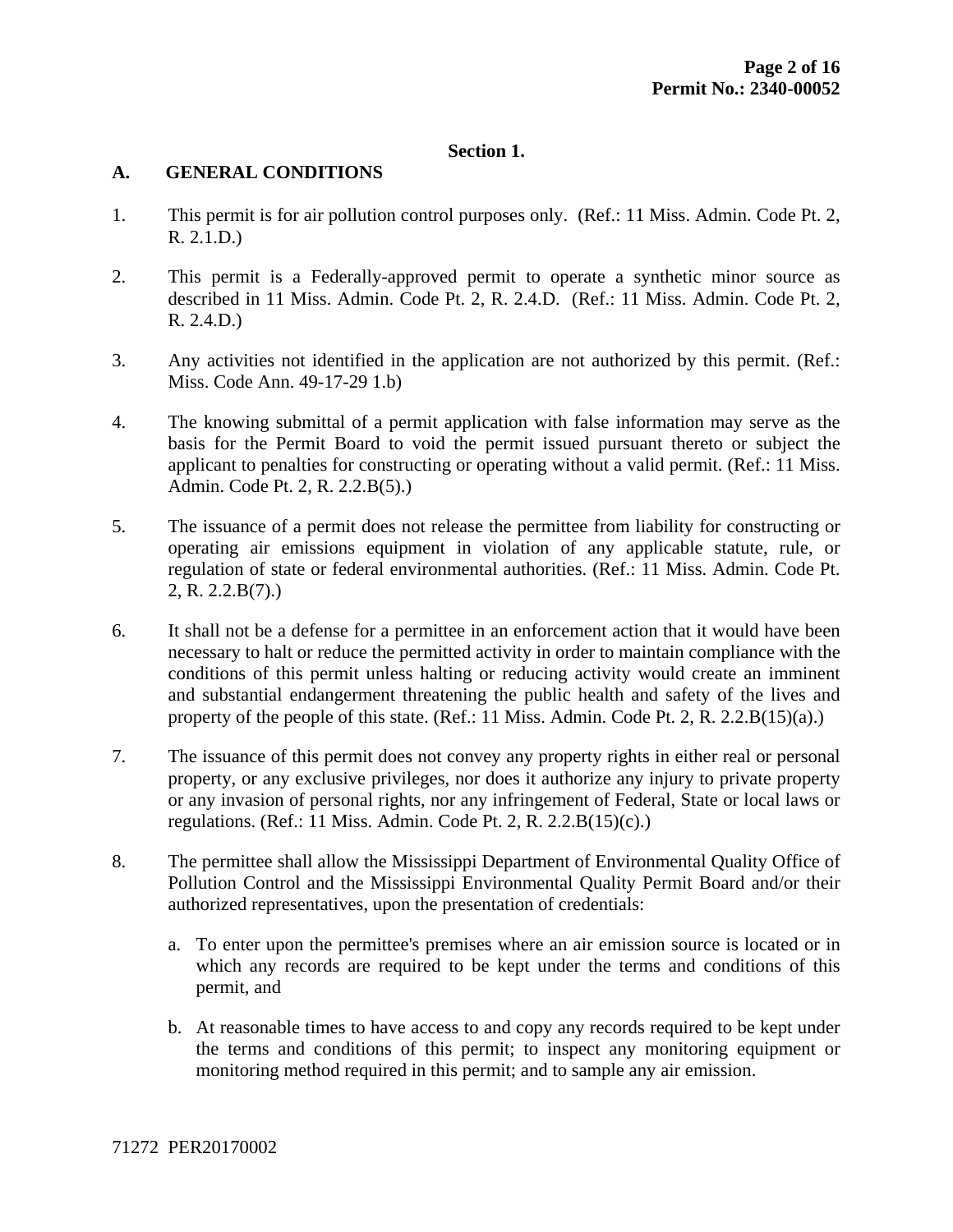(Ref.: Miss. Code Ann. 49-17-21)

- 9. Except for data determined to be confidential under the Mississippi Air & Water Pollution Control Law, all reports prepared in accordance with the terms of this permit shall be available for public inspection at the offices of the Mississippi Department of Environmental Quality Office of Pollution Control. (Ref.: Miss. Code Ann. 49-17-39)
- 10. Nothing herein contained shall be construed as releasing the permittee from any liability for damage to persons or property by reason of the installation, maintenance, or operation of the air cleaning facility, or from compliance with the applicable statutes of the State, or with local laws, regulations, or ordinances. (Ref.: 11 Miss. Admin. Code Pt. 2, R.  $2.2.B(7)$ .)
- 11. The provisions of this permit are severable. If any provision of this permit, or the application of any provision of this permit to any circumstances, is challenged or held invalid, the validity of the remaining permit provisions and/or portions thereof or their application to other persons or sets of circumstances, shall not be affected thereby. (Ref.: 11 Miss. Admin. Code Pt. 2, R. 2.1.D(7).)
- 12. This permit does not authorize a modification as defined in Regulation 11 Miss. Admin. Code Pt. 2, Ch.2., "Permit Regulations for the Construction and/or Operation of Air Emission Equipment." A modification may require a Permit to Construct and a modification of this permit. Modification is defined as "Any physical change in or change in the method of operation of a facility which increases the actual emissions or the potential uncontrolled emissions of any air pollutant subject to regulation under the Federal Act emitted into the atmosphere by that facility or which results in the emission of any air pollutant subject to regulation under the Federal Act into the atmosphere not previously emitted. A physical change or change in the method of operation shall not include:
	- a. Routine maintenance, repair, and replacement;
	- b. Use of an alternative fuel or raw material by reason of an order under Sections 2(a) and (b) of the Federal Energy Supply and Environmental Coordination Act of 1974 (or any superseding legislation) or by reason of a natural gas curtailment plan pursuant to the Federal Power Act;
	- c. Use of an alternative fuel by reason of an order or rule under Section 125 of the Federal Act;
	- d. Use of an alternative fuel or raw material by a stationary source which:
		- (1) The source was capable of accommodating before January 6, 1975, unless such change would be prohibited under any federally enforceable permit condition which was established after January 6, 1975, pursuant to 40 CFR 52.21 or under regulations approved pursuant to 40 CFR 51.166; or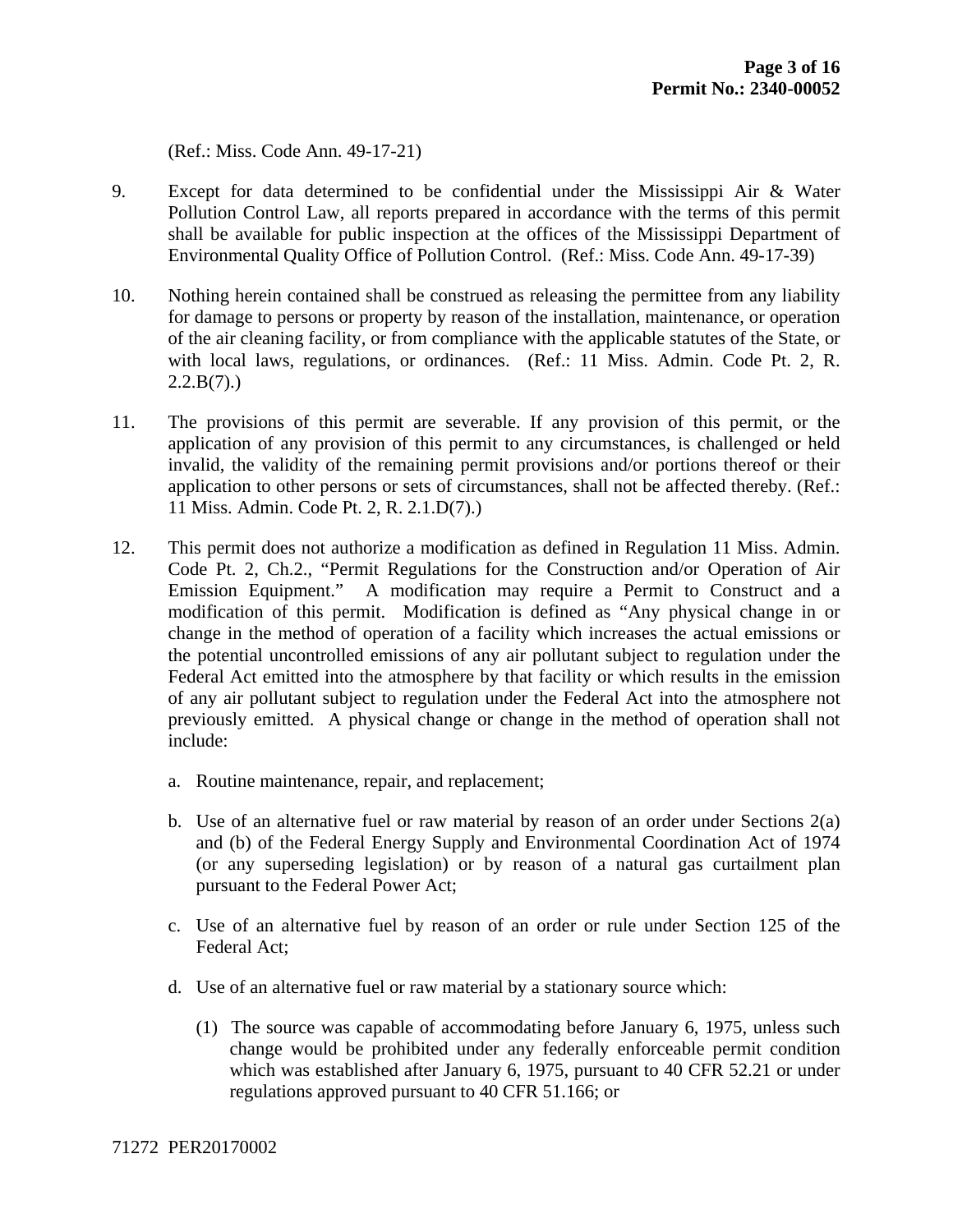- (2) The source is approved to use under any permit issued under 40 CFR 52.21 or under regulations approved pursuant to 40CFR 51.66;
- e. An increase in the hours of operation or in the production rate unless such change would be prohibited under any federally enforceable permit condition which was established after January 6, 1975, pursuant to 40 CFR 52.21 or under regulations approved pursuant to 40 CFR Subpart I or 40 CFR 51.166; or
- f. Any change in ownership of the stationary source.

(Ref.: 11 Miss. Admin. Code Pt. 2, R. 2.1.C(15).)

## **B. GENERAL OPERATIONAL CONDITIONS**

- 1. Should the Executive Director of the Mississippi Department of Environmental Quality declare an Air Pollution Emergency Episode, the permittee will be required to operate in accordance with the permittee's previously approved Emissions Reduction Schedule or, in the absence of an approved schedule, with the appropriate requirements specified in Regulation, 11 Miss. Admin. Code Pt. 2, "Regulations for the Prevention of Air Pollution Emergency Episodes" for the level of emergency declared. (Ref.: 11 Miss. Admin. Code Pt. 2, R. 2.10.)
- 2. Any diversion from or bypass of collection and control facilities is prohibited, except as provided for in 11 Miss. Admin. Code Pt. 2, R. 1.10., "Air Emission Regulations for the Prevention, Abatement, and Control of Air Contaminants." (Ref.: 11 Miss. Admin. Code Pt. 2, R. 1.10.)
- 3. Solids removed in the course of control of air emissions shall be disposed of in a manner such as to prevent the solids from becoming windborne and to prevent the materials from entering State waters without the proper environmental permits. (Ref.: Miss. Code Ann. 49-17-29 1.a(i and ii))
- 4. Except as otherwise specified herein, the permittee shall be subject to the following provisions with respect to upsets, startups, and shutdowns.
	- a. Upsets
		- (1) For an upset defined in 11 Miss. Admin. Code Pt. 2, R. 1.2., the Commission may pursue an enforcement action for noncompliance with an emission standard or other requirement of an applicable rule, regulation, or permit. In determining whether to pursue enforcement action, and/or the appropriate enforcement action to take, the Commission may consider whether the source has demonstrated through properly signed contemporaneous operating logs or other relevant evidence the following: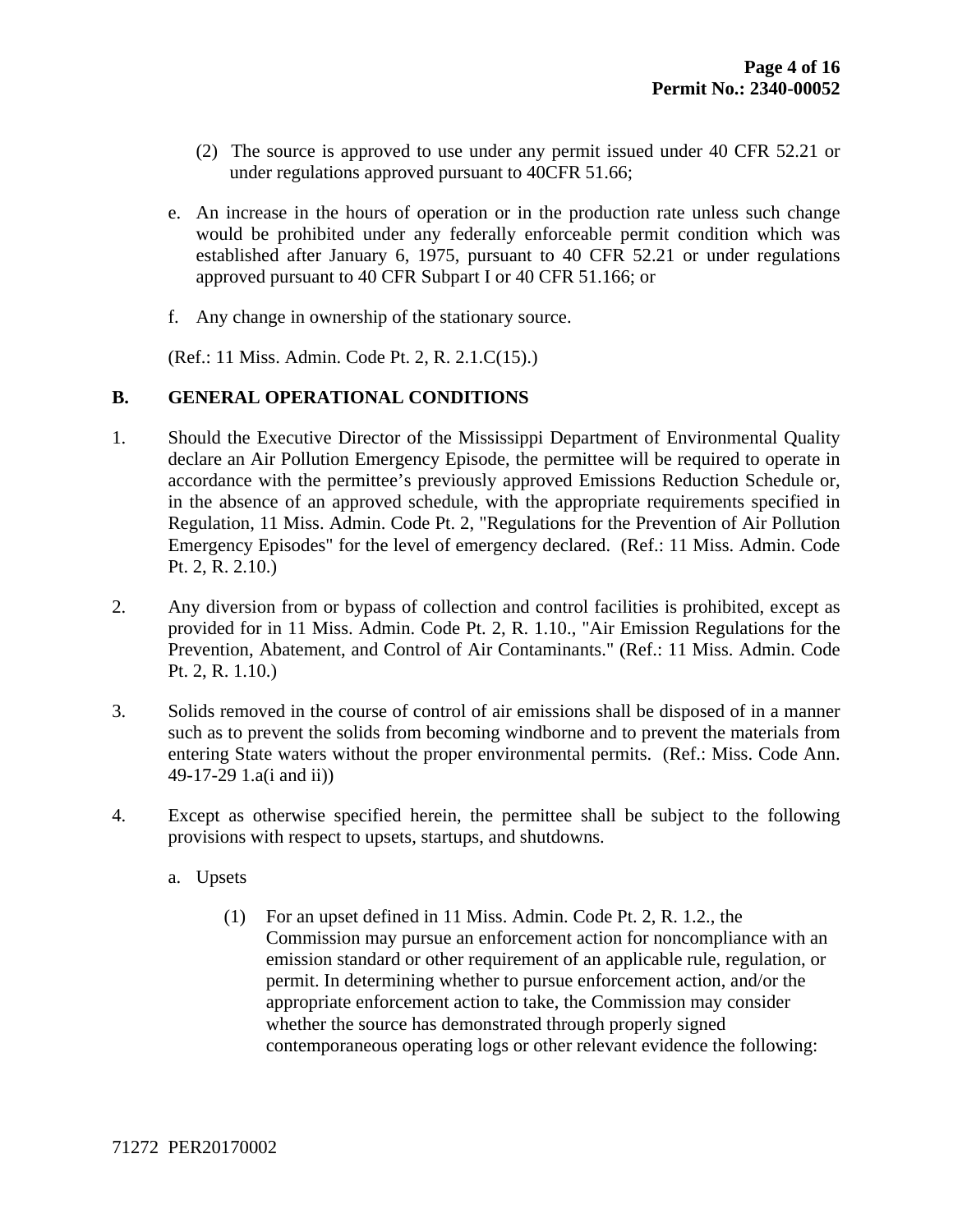- (i) An upset occurred and that the source can identify the cause(s) of the upset;
- (ii) The source was at the time being properly operated;
- (iii) During the upset the source took all reasonable steps to minimize levels of emissions that exceeded the emission standard or other requirement of an applicable rule, regulation, or permit;
- (iv) That within 5 working days of the time the upset began, the source submitted a written report to the Department describing the upset, the steps taken to mitigate excess emissions or any other noncompliance, and the corrective actions taken and;
- (v) That as soon as practicable but no later than 24 hours of becoming aware of an upset that caused an immediate adverse impact to human health or the environment beyond the source boundary or caused a general nuisance to the public, the source provided notification to the Department.
- (2) In any enforcement proceeding by the Commission, the source seeking to establish the occurrence of an upset has the burden of proof.
- (3) This provision is in addition to any upset provision contained in any applicable requirement.
- (4) These upset provisions apply only to enforcement actions by the Commission and are not intended to prohibit EPA or third party enforcement actions.
- b. Startups and Shutdowns (as defined by 11 Miss. Admin. Code Pt. 2, R. 1.2.)
	- (1) Startups and shutdowns are part of normal source operation. Emission limitations apply during startups and shutdowns unless source specific emission limitations or work practice standards for startups and shutdowns are defined by an applicable rule, regulation, or permit.
	- (2) Where the source is unable to comply with existing emission limitations established under the State Implementation Plan (SIP) and defined in this regulation, 11 Mississippi Administrative Code, Part 2, Chapter 1, the Department will consider establishing source specific emission limitations or work practice standards for startups and shutdowns. Source specific emission limitations or work practice standards established for startups and shutdowns are subject to the requirements prescribed in 11 Miss. Admin. Code Pt. 2, R. 1.10.B(2)(a) through (e).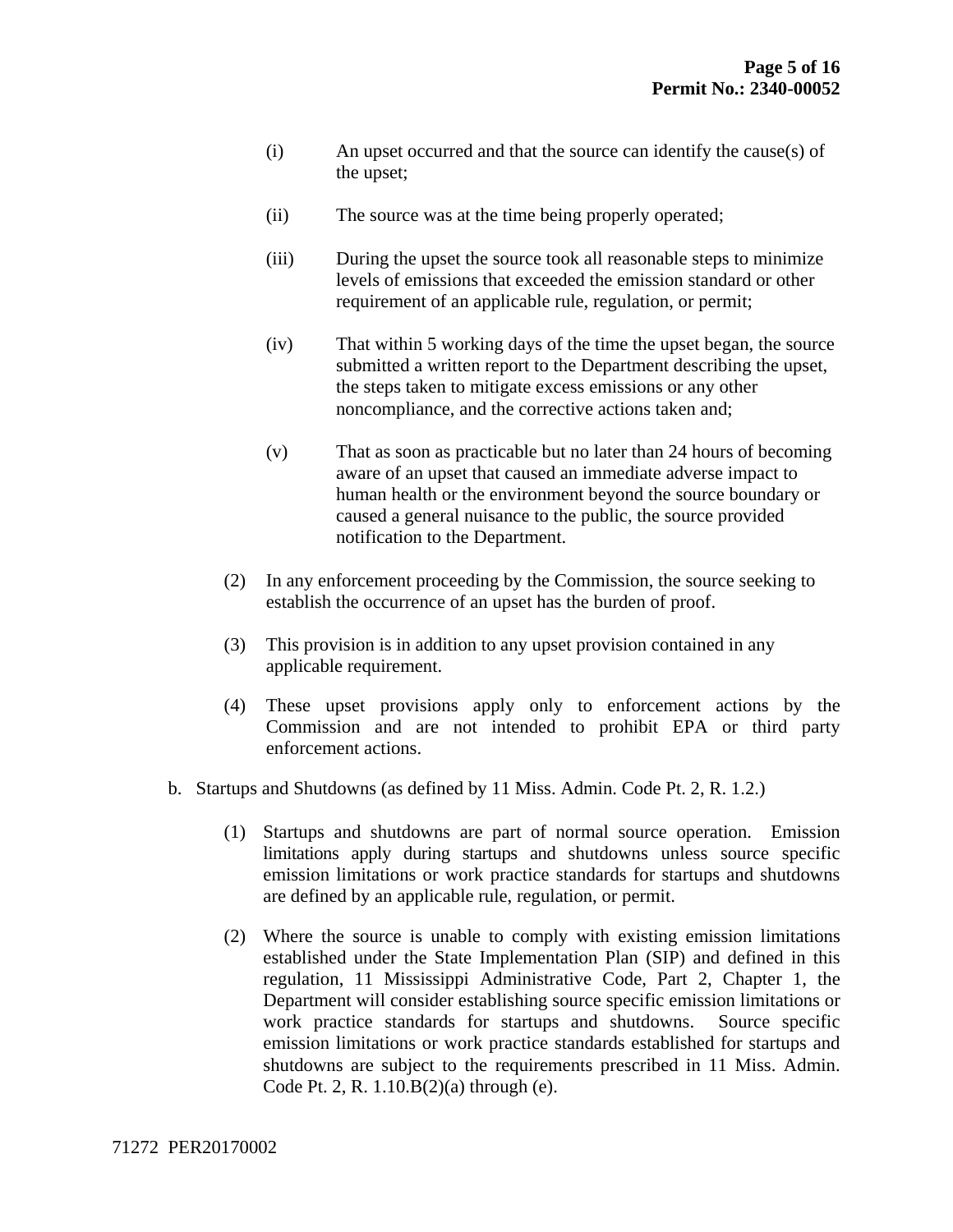(3) Where an upset as defined in Rule 1.2 occurs during startup or shutdown, see the upset requirements above.

(Ref.: 11 Miss. Admin. Code Pt. 2, R. 1.10.)

- 5. Compliance Testing: Regarding compliance testing:
	- a. The results of any emissions sampling and analysis shall be expressed both in units consistent with the standards set forth in any Applicable Rules and Regulations or this permit and in units of mass per time.
	- b. Compliance testing will be performed at the expense of the permittee.
	- c. Each emission sampling and analysis report shall include but not be limited to the following:
		- (1) Detailed description of testing procedures;
		- (2) Sample calculation(s);
		- (3) Results; and
		- (4) Comparison of results to all Applicable Rules and Regulations and to emission limitations in the permit.

(Ref.: 11 Miss. Admin. Code Pt. 2, R. 2.6.B(3), (4), and (6).)

#### **C. PERMIT RENEWAL / MODIFICATION / TRANSFER / TERMINATION**

- 1. For renewal of this permit, the applicant shall make application not less than one-hundred eighty (180) days prior to the expiration date of the permit substantiated with current emissions data, test results or reports or other data as deemed necessary by the Mississippi Environmental Quality Permit Board. If the applicant submits a timely and complete application pursuant to this paragraph and the Permit Board, through no fault of the applicant, fails to act on the application on or before the expiration date of the existing permit, the applicant shall continue to operate the stationary source under the terms and conditions of the expired permit, which shall remain in effect until final action on the application is taken by the Permit Board. Permit expiration terminates the source's ability to operate unless a timely and complete renewal application has been submitted. (Ref.: 11 Miss. Admin. Code Pt. 2, R. 2.8.)
- 2. The permittee shall furnish to the DEQ within a reasonable time any information the DEQ may request in writing to determine whether cause exists for modifying, revoking and reissuing, or terminating the permit or to determine compliance with the permit. Upon request, the permittee shall also furnish to the DEQ copies of records required to be kept by the permit or, for information claimed to be confidential, the permittee shall furnish such records to the DEQ along with a claim of confidentiality. The permittee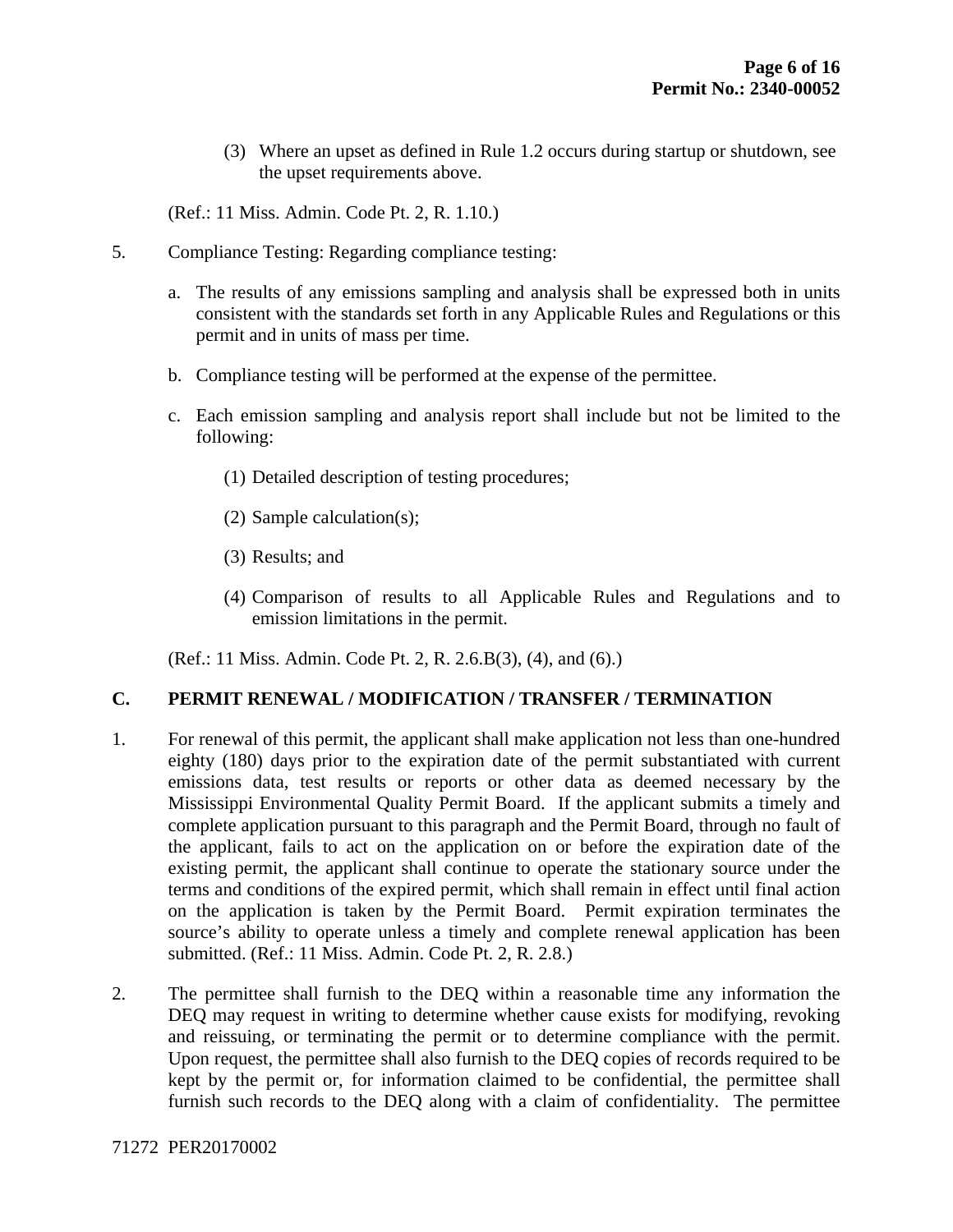may furnish such records directly to the Administrator along with a claim of confidentiality. (Ref.: 11 Miss. Admin. Code Pt. 2, R.  $2.2.B(15)(d)$ .)

- 3. The permit and/or any part thereof may be modified, revoked, reopened, and reissued, or terminated for cause. Sufficient cause for a permit to be reopened shall exist when an air emissions stationary source becomes subject to Title V. The filing of a request by the permittee for a permit modification, revocation and reissuance, or termination, or of a notification of planned changes or anticipated noncompliance does not stay any permit condition. (Ref.: 11 Miss. Admin. Code Pt. 2, R. 2.2.B(15)(b).)
- 4. After notice and opportunity for a hearing, this permit may be modified, suspended, or revoked in whole or in part during its term for cause including, but not limited to:
	- a. Persistent violation of any terms or conditions of this permit.
	- b. Obtaining this permit by misrepresentation or failure to disclose fully all relevant facts; or
	- c. A change in federal, state, or local laws or regulations that require either a temporary or permanent reduction or elimination of previously authorized air emission.

(Ref.: 11 Miss. Admin. Code Pt. 2, R. 2.2.C.)

5. This permit may only be transferred upon approval of the Mississippi Environmental Quality Permit Board. (Ref.: 11 Miss. Admin. Code Pt. 2, R. 2.16.B.)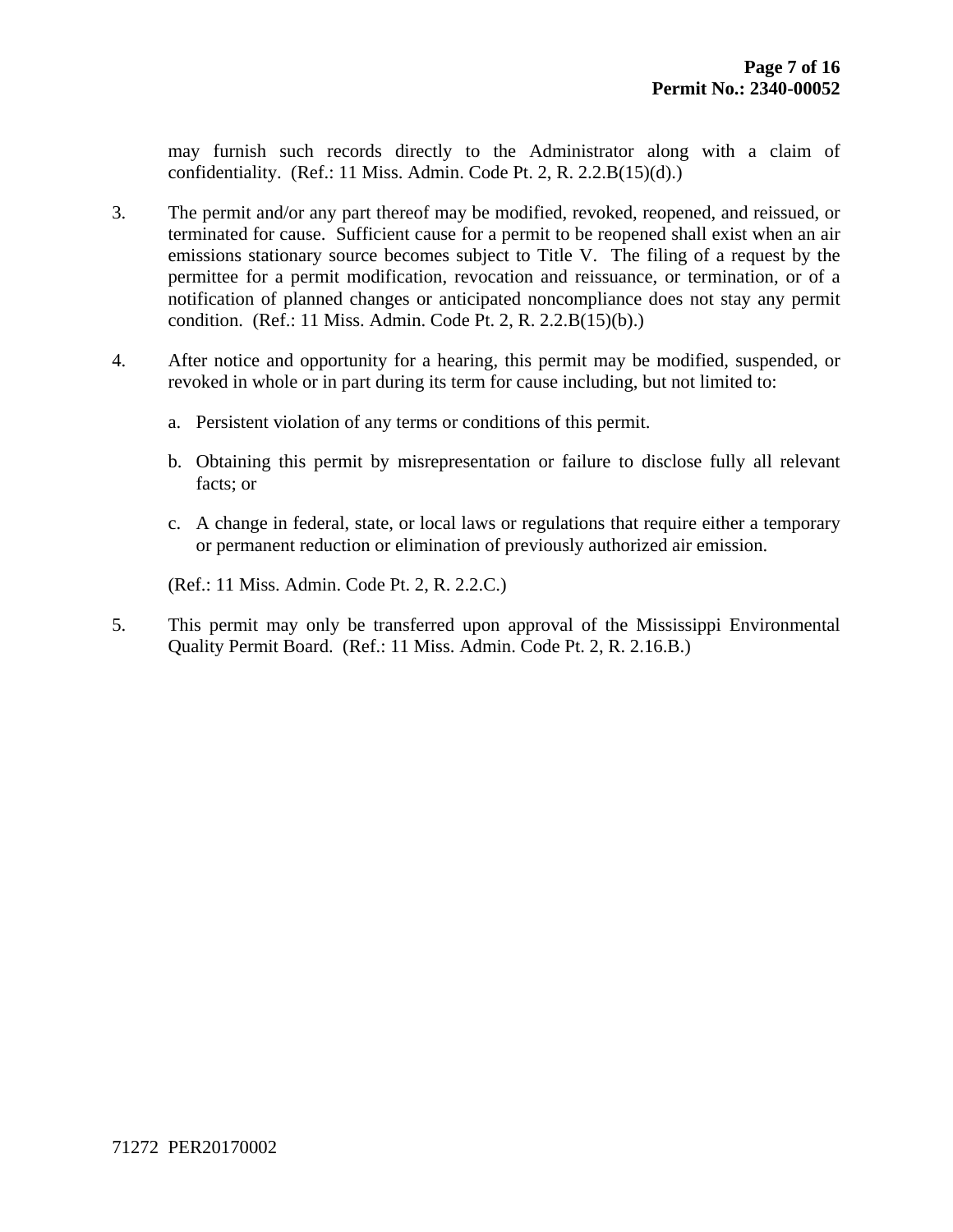## **SECTION 2 EMISSION POINT DESCRIPTION**

The permittee is authorized to operate air emissions equipment, as described in the following table.

| <b>Emission</b><br>Point | <b>Description</b>                                                                                                                                                                                |
|--------------------------|---------------------------------------------------------------------------------------------------------------------------------------------------------------------------------------------------|
| $AA-001$                 | Adhesive Spray Operations – Six $(6)$ adhesive spray booths and one (1) continuous adhesive spray station.<br>Each booth has two (2) spray locations. All are vented to a common exhaust stack.   |
| $AA-002$                 | Adhesive Spray Operations – Six $(6)$ adhesive spray booths and one $(1)$ continuous adhesive spray station.<br>Each booth has two (2) spray locations. All are vented to a common exhaust stack. |
| $AA-003$                 | Foam and Fiber Operation – Foam and fiber are cut and shaped to desired patterns. Once shaped, the foam and<br>fiber components are glued together to form foam cushions.                         |
| $AA-004$                 | Fuel Burning Equipment – Six (6) natural gas-fired space heaters, each with a rated capacity of 0.3<br>MMMRTU/hr                                                                                  |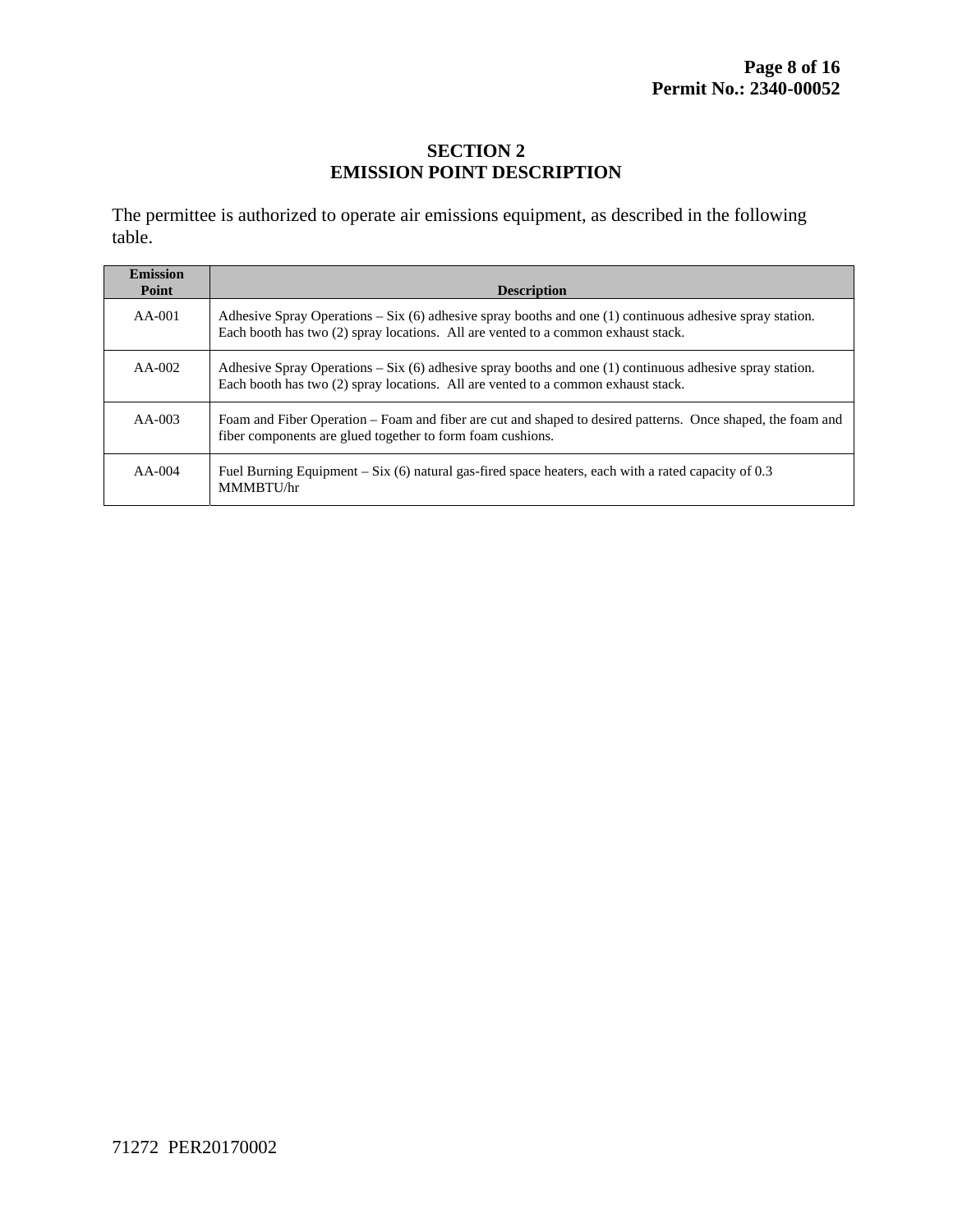| <b>Emission</b><br>Point | <b>Applicable Requirement</b>                                                                                                   | <b>Condition</b><br>Number(s) | Pollutant/<br>Parameter           | <b>Limitation/Standard</b>    |
|--------------------------|---------------------------------------------------------------------------------------------------------------------------------|-------------------------------|-----------------------------------|-------------------------------|
| Facility<br>Wide         | 11 Miss. Admin. Code Pt. 2, R.<br>$1.3.A$ and B                                                                                 | 3.1                           | Opacity                           | < 40%                         |
|                          | 11 Miss. Admin. Code Pt. 2, R.<br>1.3.F(1)                                                                                      | 3.2                           | PM<br>(filterable<br>only)        | $E = 4.1p^{0.67}$             |
|                          | 11 Miss. Admin. Code Pt. 2, R.<br>2.2.B(10)                                                                                     | 3.3                           | <b>VOC</b>                        | < 99 tons/year                |
|                          | 11 Miss. Admin. Code Pt. 2, R.<br>2.2.B(10)                                                                                     | 3.4                           | Individual<br><b>HAP</b>          | < 9.9 tons/year               |
|                          | 11 Miss. Admin. Code Pt. 2, R.<br>2.2.B(10)                                                                                     | 3.5                           | <b>Total HAP</b>                  | $<$ 24.9 tons/year            |
| AA-001<br>AA-002         | National Emission Standards for<br>Hazardous Air Pollutants for<br>Polyurethane Foam Production<br>and Fabrication Area Sources | 3.6                           | <b>HAP</b>                        | New Source Applicability      |
|                          | 40 CFR 63.11414(a)(2), (b)(4),<br>and (c) and 40 CFR<br>63.11415(d)                                                             |                               |                                   |                               |
|                          | 40 CFR 63.11416(e), Subpart<br>000000                                                                                           | 3.7                           | Methylene<br>Chloride             | No Methylene Chloride allowed |
| AA-004                   | 11 Miss. Admin. Code Pt. 2, R.<br>1.3.D(1)(2)                                                                                   | 3.8                           | <b>PM</b><br>(filterable<br>only) | 0.6 lb/MMBTU                  |
|                          | 11 Miss. Admin. Code Pt. 2, R.<br>1.4.A(1)                                                                                      | 3.9                           | SO <sub>2</sub>                   | 4.8 lb/MMBTU                  |

## **SECTION 3 EMISSION LIMITATIONS AND STANDARDS**

- 3.1 For the entire facility, the permittee shall not cause, permit, or allow emissions of smoke from any point source into the open air from any manufacturing, industrial, commercial or waste disposal process which exceeds forty (40) percent opacity subject to the exceptions provided in (a) and (b).
	- (a) Startup operations may produce emissions which exceed 40% opacity for up to fifteen (15) minutes per startup in any one hour and not to exceed three (3) startups per stack in any twenty-four (24) hour period.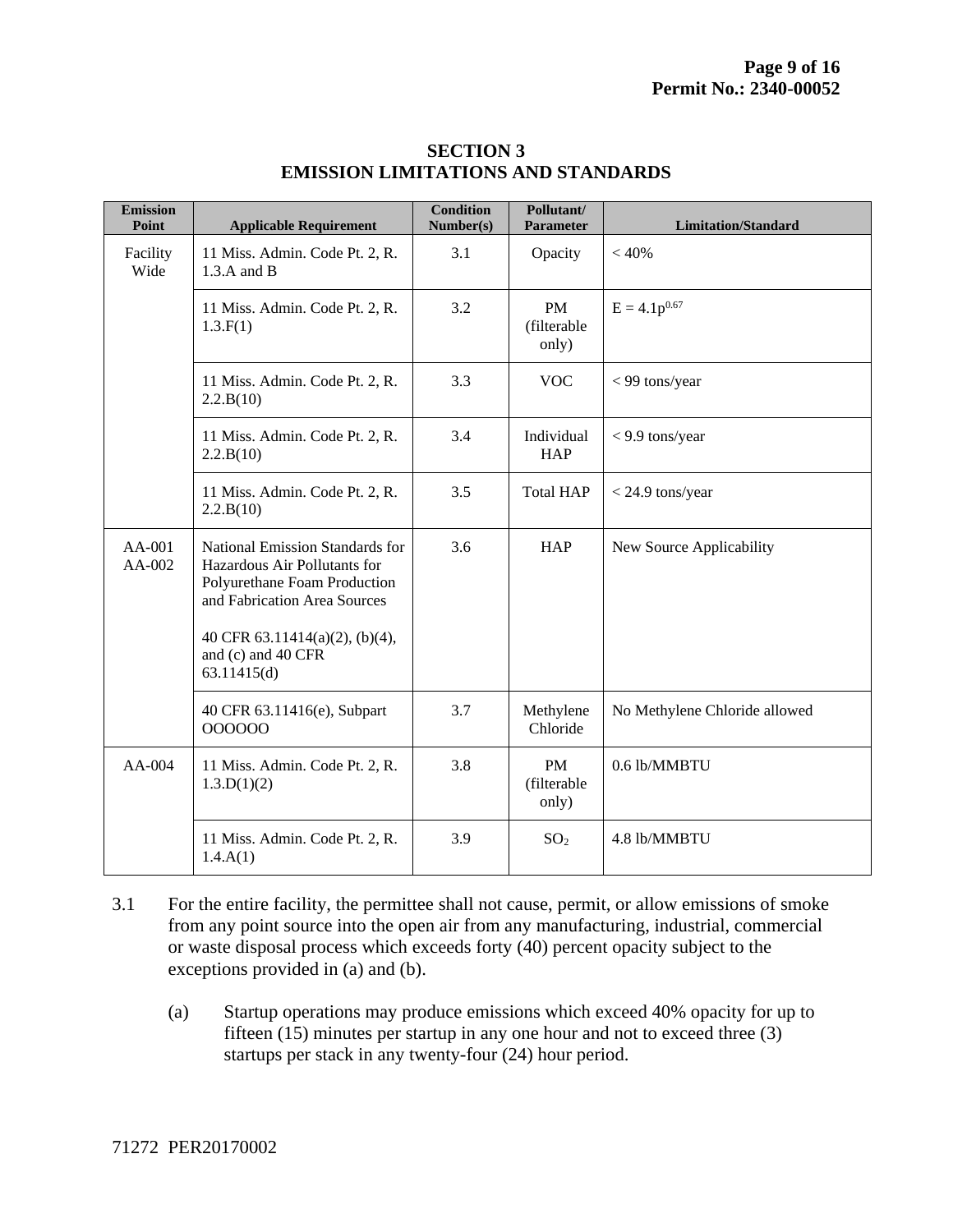(b) Emissions resulting from soot blowing operations shall be permitted provided such emissions do not exceed 60% opacity, and provided further that the aggregate duration of such emissions during any twenty-four (24) hour period does not exceed ten (10) minutes per billion BTU gross heating value of fuel in any one hour.

(Ref.: 11 Miss. Admin. Code Pt. 2, R. 1.3.A and B)

3.2 For the entire facility, no person shall cause, permit, or allow the emission of particulate matter in total quantities in any one hour from any manufacturing process, which includes any associated stacks, vents, outlets, or combination thereof, to exceed the amount determined by the relationship

 $E = 4.1p^{0.67}$ 

where E is the emission rate in pounds per hour and p is the process weight input rate in tons per hour.

(Ref.: 11 Miss. Admin. Code Pt. 2, R. 1.3.F(1))

3.3 For the entire facility, the permittee shall limit Volatile Organic Compound (VOC) emissions to no more than 99.0 tons/year as determined for each consecutive 12-month period.

(Ref.: 11 Miss. Admin. Code Pt. 2, R. 2.2.B(10))

3.4 For the entire facility, the permittee shall limit Individual Hazardous Air Pollutant (HAP) emissions to no more than 9.9 tons/year as determined for each consecutive 12-month period.

(Ref.: 11 Miss. Admin. Code Pt. 2, R. 2.2.B(10))

3.5 For the entire facility, the permittee shall limit Total Hazardous Air Pollutant (HAP) emissions to no more than 24.9 tons/year as determined for each consecutive 12-month period.

(Ref.: 11 Miss. Admin. Code Pt. 2, R. 2.2.B(10))

3.6 For Emission Points AA-001 and AA-002, the permittee is subject to and shall comply with the applicable requirements of the National Emission Standards for Hazardous Air Pollutants for Polyurethane Foam Production and Fabrication Area Sources (40 CFR 63, Subpart OOOOOO) and the General Provisions (40 CFR 63, Subpart A).

 The facility must achieve compliance with the provisions of this subpart upon startup of the affected source.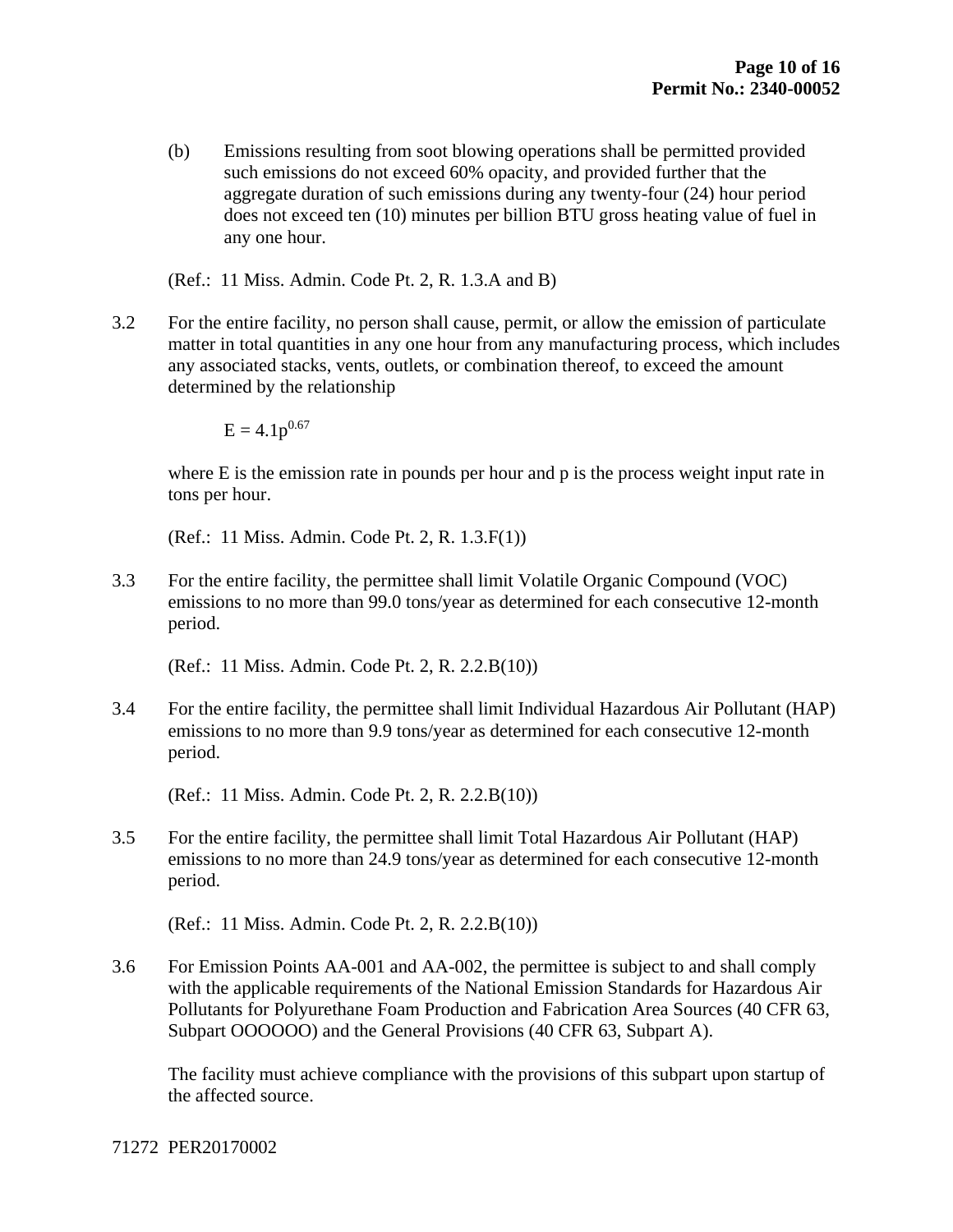(Ref.: 40 CFR 63.11414(a)(2), (b)(4), and (c) and 40 CFR 11415(d), Subpart OOOOOO)

3.7 For Emission Points AA-001 and AA-002, the permittee shall not use any adhesive containing methylene chloride in a flexible polyurethane foam fabrication process.

(Ref.: 40 CFR 63.11416(e), Subpart OOOOOO)

3.8 For Emission Point AA-004, the maximum permissible emission of ash and/or particulate matter from fossil fuel burning installations shall not exceed 0.6 pounds per million BTU per hour heat input.

(Ref.: 11 Miss. Admin. Code Pt. 2, R. 1.3.D(1)(a))

3.9 For Emission Point AA-004, the maximum discharge of sulfur oxides from any fuel burning installation in which the fuel is burned primarily to produce heat or power by indirect heat transfer shall not exceed 4.8 pounds (measured as sulfur dioxide) per million BTU heat input.

(Ref.: 11 Miss. Admin. Code Pt. 2, R. 1.4.A(1))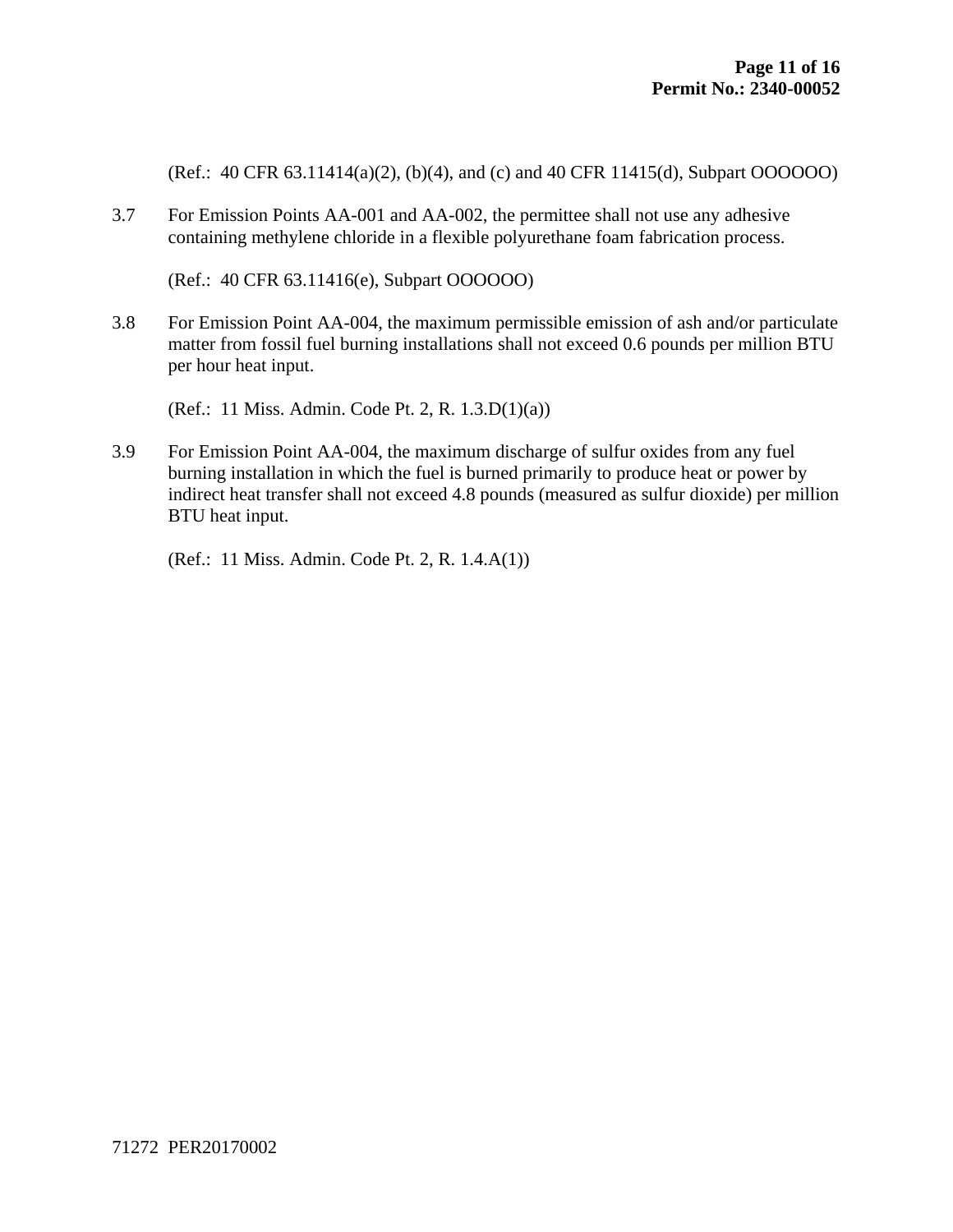## **SECTION 4 WORK PRACTICES**

# **THIS SECTION WAS INTENTIONALLY LEFT BLANK SINCE NO WORK PRACTICE** *STANDARDS APPLY TO THIS PERMIT ACTION*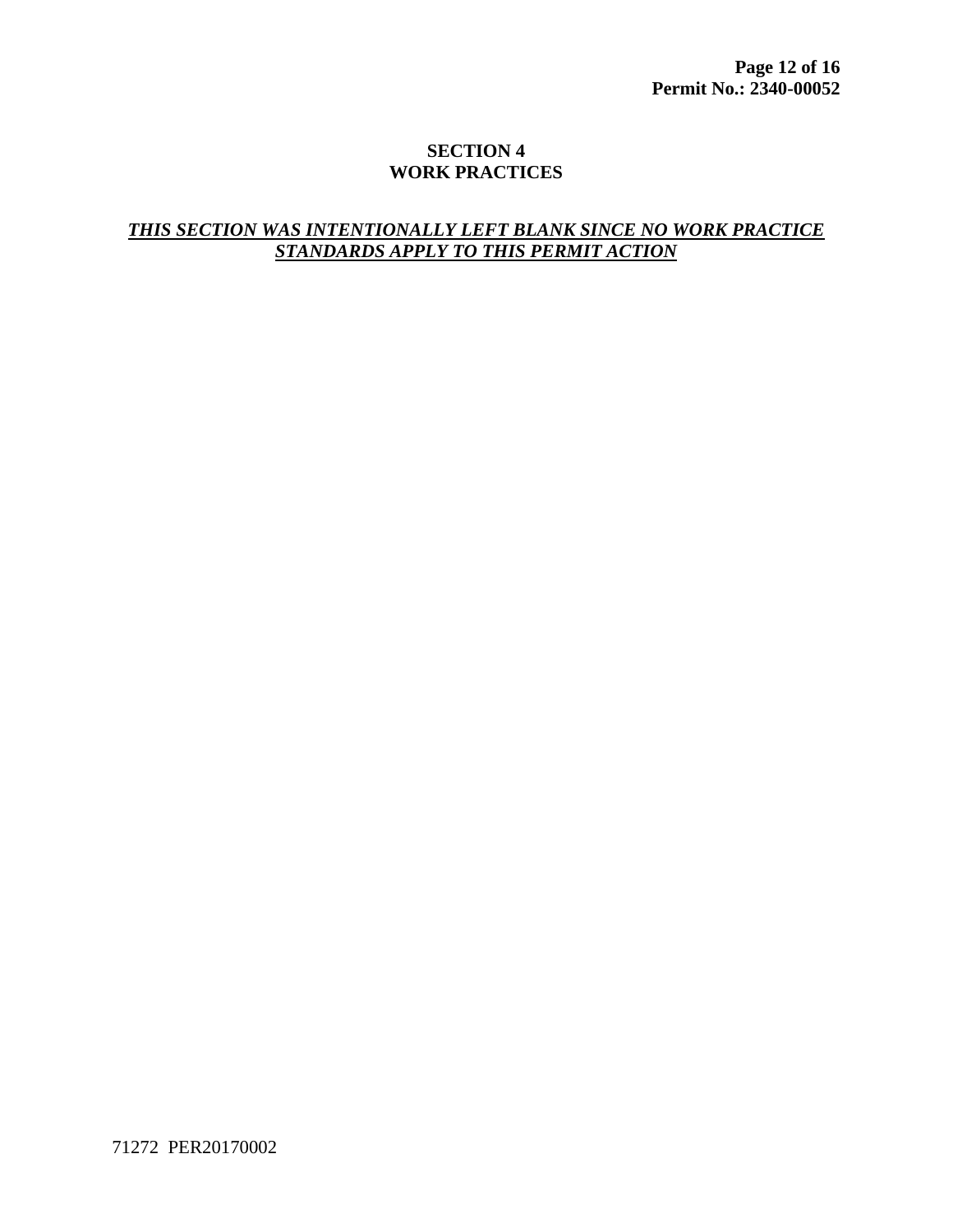| <b>Emission</b><br>Point | <b>Applicable Requirement</b>               | <b>Condition</b><br>Number(s) | Pollutant/<br><b>Parameter</b> | <b>Monitoring/Recordkeeping</b><br><b>Requirement</b>                    |
|--------------------------|---------------------------------------------|-------------------------------|--------------------------------|--------------------------------------------------------------------------|
| Facility-<br>Wide        | 11 Miss. Admin. Code Pt. 2, R.<br>2.9.      | 5.1                           | Recordkeeping                  | Maintain records for a minimum of 5<br>years.                            |
|                          | 11 Miss. Admin. Code Pt. 2, R.<br>2.2.B(11) | 5.2                           | VOC/HAP                        | Monitoring and Record keeping for<br>VOC or HAP containing material used |
| $AA-001$<br>$AA-002$     | 40 CFR 63.11416(f), Subpart<br>000000       | 5.3                           | <b>HAP</b>                     | <b>Compliance Demonstration</b>                                          |

#### **SECTION 5 MONITORING AND RECORDKEEPING REQUIREMENTS**

5.1 The permittee shall retain all required records, monitoring data, supporting information and reports for a period of at least five (5) years from the date of the monitoring sample, measurement, report, or application. Support information includes all calibration and maintenance records, all original strip-chart recordings or other data for continuous monitoring instrumentation, and copies of all reports required by this permit. Copies of such records shall be submitted to MDEQ as required by Applicable Rules and Regulations or this permit upon request.

(Ref.: 11 Miss. Admin. Code Pt. 2, R. 2.9.)

- 5.2 For the entire facility, the permittee shall determine the following for each coating, adhesive, solvent or other VOC or HAP containing material used and maintain sufficient records to document:
	- (a) The identification of each coating, adhesive, solvent or other VOC or HAP containing material and the total gallons of each coating, adhesive, solvent or other VOC of HAP material used on a monthly basis and in each consecutive 12 month period;
	- (b) The VOC and HAP content(s) of each coating, adhesive, solvent or other VOC or HAP containing used. A description of the methods used to determine the VOC and HAP content shall accompany this data. The permittee may utilize data supplied by the manufacturer, or analysis of VOC and HAP content by EPA Test Method 24, 40 CFR 60, Appendix A and/or EPA Test Method 311, 40 CFR 63, Appendix A, and/or an alternate EPA approved test method;
	- (c) The density of each coating, adhesive, solvent or other VOC or HAP containing material used;
	- (d) The total VOC emission rate, the emission rate of each individual HAP and the total HAP emission rate in tons/year for each consecutive 12-month period.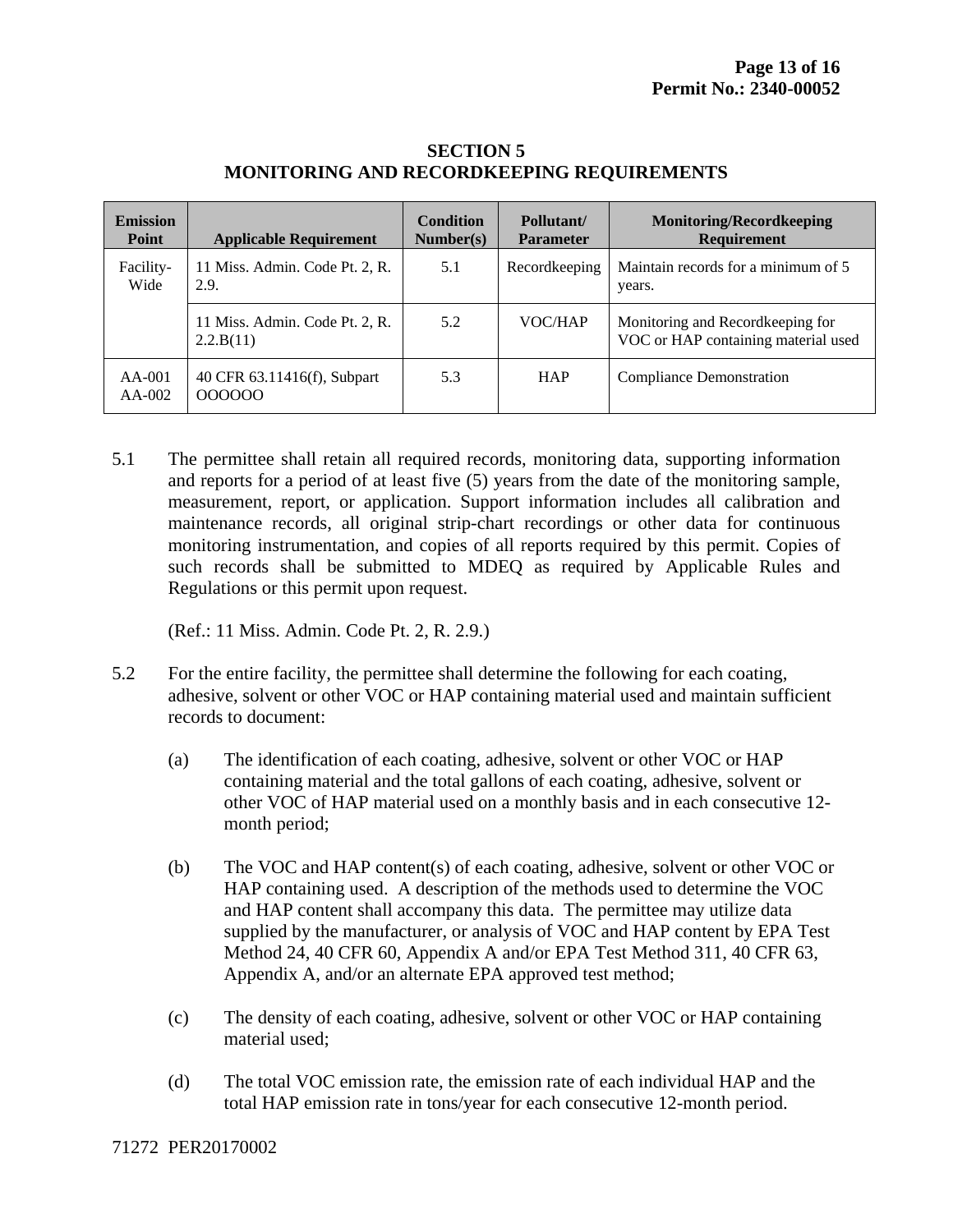(Ref.: 11 Miss. Admin. Code Pt. 2, R. 2.2.B(11))

5.3 For Emission Points AA-001 and AA-002, the permittee shall demonstrate compliance with the requirement in Condition 3.7 by using adhesive usage records, Material Safety Data Sheets, and engineering calculations.

(Ref.: 40 CFR 63.11416(f), Subpart OOOOOO)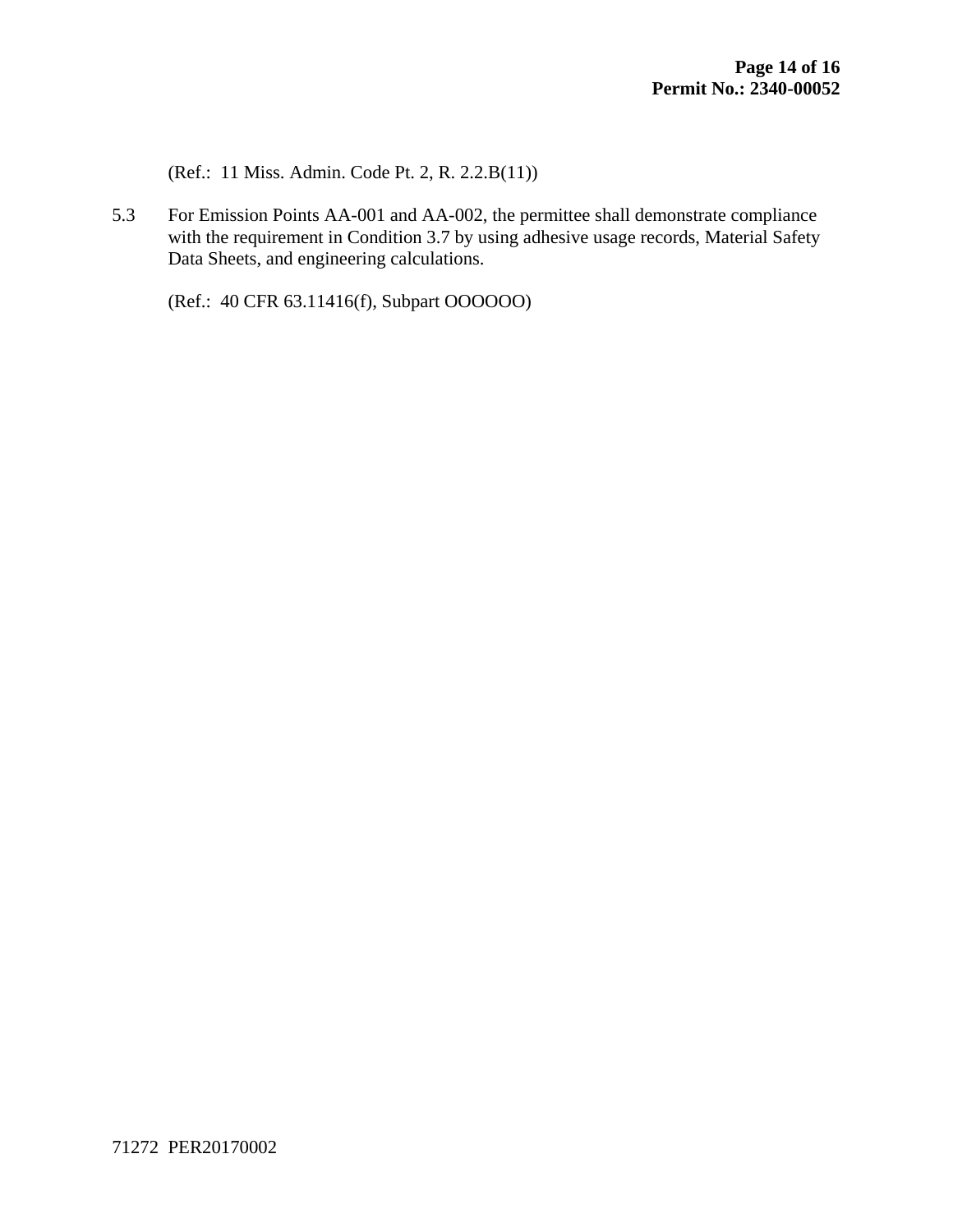| <b>Emission</b><br>Point | <b>Applicable Requirement</b>               | <b>Condition</b><br>Number(s) | <b>Reporting Requirement</b>                                                     |
|--------------------------|---------------------------------------------|-------------------------------|----------------------------------------------------------------------------------|
| Facility-<br>Wide        | 11 Miss. Admin. Code Pt. 2, R.<br>2.2.B(11) | 6.1                           | Report permit deviations within five (5) working days.                           |
|                          | 11 Miss. Admin. Code Pt. 2, R.<br>2.2.B(11) | 6.2                           | Submit certified annual monitoring report.                                       |
|                          | 11 Miss. Admin. Code Pt. 2, R.<br>2.2.B(11) | 6.3                           | All documents submitted to MDEO shall be certified by<br>a Responsible Official. |
| $AA-001$<br>$AA-002$     | 11 Miss. Admin. Code Pt. 2, R.<br>2.2.B(11) | 6.4                           | Annual Reporting for Adhesive Usage                                              |

## **SECTION 6 REPORTING REQUIREMENTS**

6.1 Except as otherwise specified herein, the permittee shall report all deviations from permit requirements, including those attributable to upsets, the probable cause of such deviations, and any corrective actions or preventive measures taken. Said report shall be made within five (5) working days of the time the deviation began.

(Ref.: 11 Miss. Admin. Code Pt. 2, R. 2.2.B(11))

6.2 Except as otherwise specified herein, the permittee shall submit a certified annual synthetic minor monitoring report postmarked no later than 31st of January for the preceding calendar year. This report shall address any required monitoring specified in the permit. All instances of deviations from permit requirements must be clearly identified in the report. Where no monitoring data is required to be reported and/or there are no deviations to report, the report shall contain the appropriate negative declaration.

(Ref.: 11 Miss. Admin. Code Pt. 2, R. 2.2.B(11))

6.3 Any document required by this permit to be submitted to the MDEQ shall contain a certification signed by a responsible official stating that, based on information and belief formed after reasonable inquiry, the statements and information in the document are true, accurate and complete.

(Ref.: 11 Miss. Admin. Code Pt. 2, R. 2.2.B(11))

- 6.4 For the entire facility, the permittee shall submit a monitoring report due annually by the  $31<sup>st</sup>$  of January for the preceding calendar year. This report shall provide the following:
	- (a) The identification of each coating adhesive, solvent or other VOC or HAP containing material used;